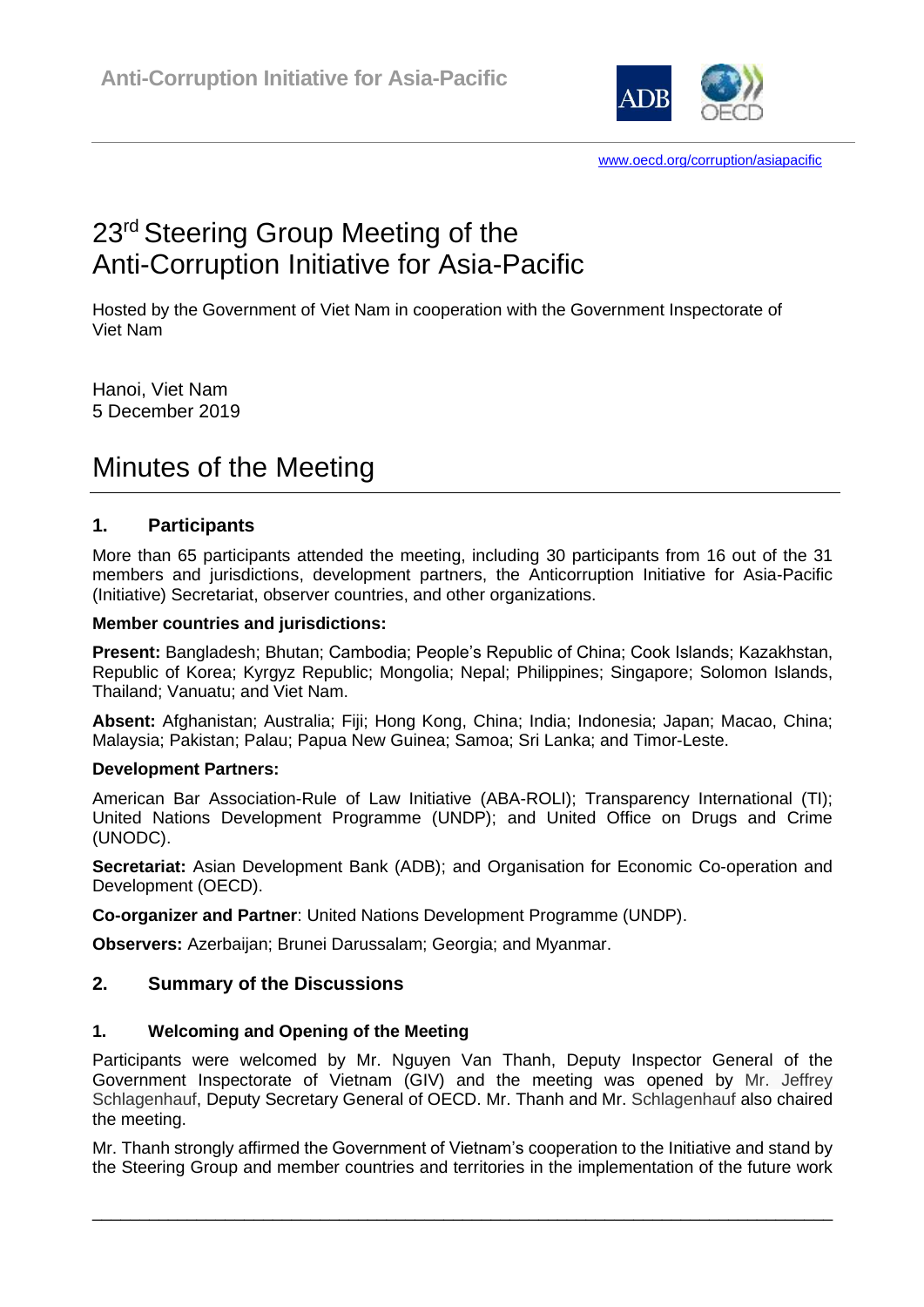

plan of the Initiative, contribute to the success of anti-corruption in the region, and to successfully implement the UN Agenda for Sustainable Development.

Mr. Schlagenhauf highlighted the relevance of the Initiative to drive the anti-corruption agenda in the Asia-Pacific region, and expressed the commitment of the OECD to share its expertise, benchmarks and convening power. Mr. Schlagenhauf also invited the members of the Steering Group to express ownership of the Initiative by actively engaging in the discussions, considering funding options, and exploring synergies with domestic anti-corruption activities.

## **2. External Evaluation of the Anti-Corruption Initiative for Asia-Pacific**

Ms. Cholpon Mambetova, Senior Integrity Specialist of the Office of Anticorruption and Integrity (OAI) of ADB presented the background, findings and recommendations of the external evaluation of the Initiative conducted in 2018. Ms. Mambetova also discussed the main objectives, scope of the evaluation, and the methodology.

In summary, the evaluation's main findings are:

- a) The Initiative is **relevant**, as its activities and outputs are helpful to member countries in their implementation of the UNCAC;
- b) The Initiative is **highly valued**, as it is the only peer-learning network in Asia-Pacific;
- c) The Initiative **complements** rather than duplicates other anticorruption initiatives and networks; and
- d) The Initiative was **effective** in strengthening member countries' anticorruption knowledge and capacity.

The full report of the evaluation containing recommendations was disseminated to all members before the steering group meeting.

#### **3. Implementation status of the Work Program 2018-2020 and preparation of the next Work Program**

Ms. Mathilde Mesnard, Deputy Director, Directorate for Financial and Enterprise Affairs, OECD, presented the implementation status of the Work Programme of the Initiative for 2018-2020, and the proposal for 2020 activities, as summarized in the Discussion Paper prepared by the Secretariat (see Annex). She called members' attention to the need to identify a host country for the 2020 Initiative's annual event.

The Steering Group adopted the proposal for 2020 activities as presented in the Discussion Paper.

Ms. Mesnard then introduced the Secretariat's proposal for revising the Strategic Principles and adopting a new Work Programme, as described in the Discussion Paper.

The Steering Group approved the approach proposed in the Discussion Paper. The objective is to adopt a new Work Programme and a revised Strategic Principles document in 2020, and to simplify both documents. The procedure will include a consultation of members by written procedure.

The OECD highlighted the need for identifying more sustainable sources of funding for the Initiative.

Ms. Mesnard proposed that the governance be adjusted under the current Work Programme to clarify the role of the Advisory Group. Following the Steering Group's decision in 2017 to merge the Advisory and Steering Groups to simplify the Initiative's governance, former members of the Advisory Group would now be invited to participate in Steering Group's meetings as "partners", with an advisory role, with governments retaining member status and the exclusive competence to make decisions.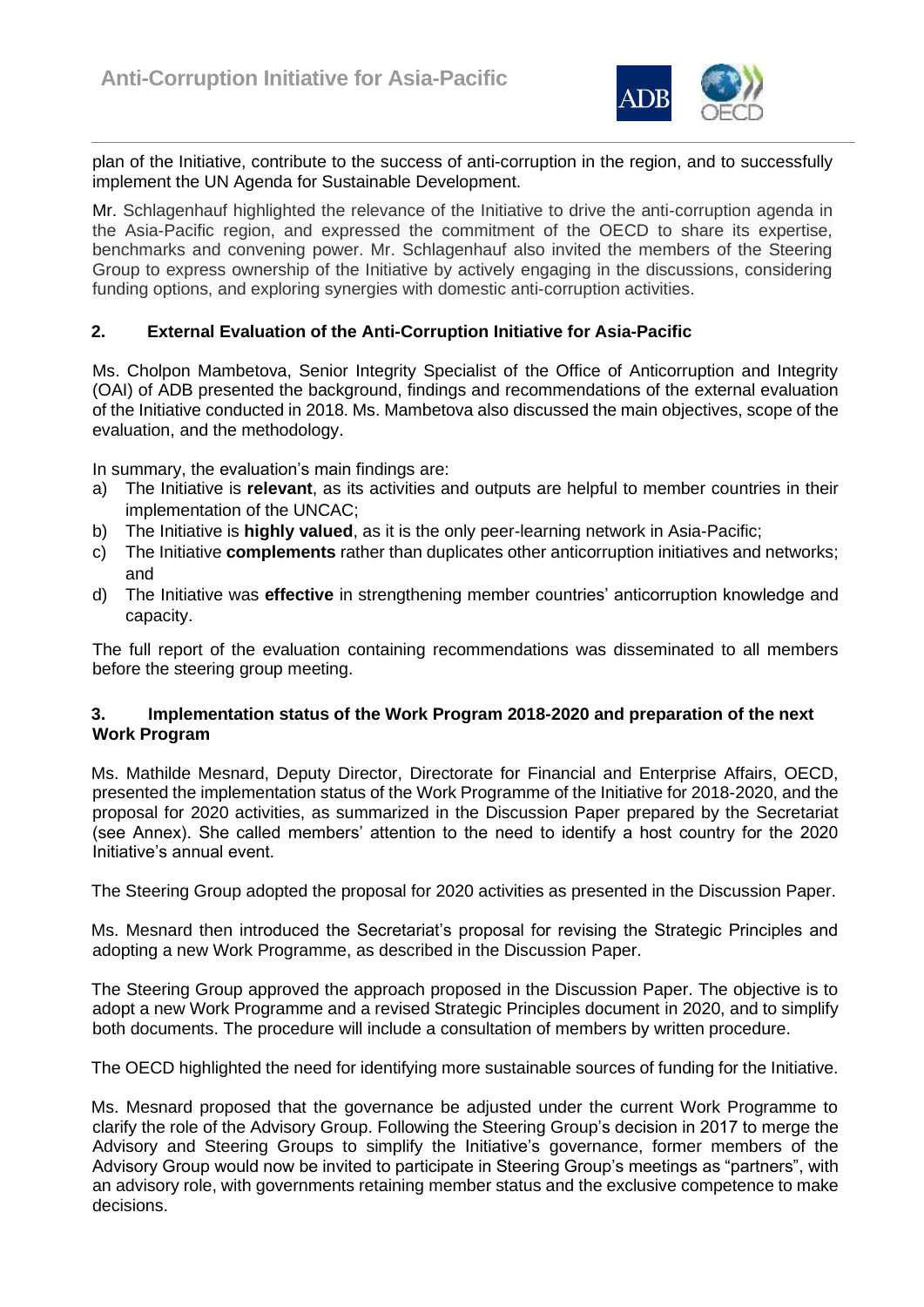

The Steering Group adopted this new governance arrangement.

## **4. Integrity Review of Thailand**

The Office of the Public Sector Development Commission in Thailand reported on the OECD Integrity Review of Thailand, which started in 2016 as a country-scoping project under the Anti-Corruption Initiative for Asia-Pacific and is the first of its kind in the Asia-Pacific region. The cooperation with the Government of Thailand is driving public integrity reforms in Thailand and has led to the following results:

- 1) The [Review report](https://www.oecd.org/countries/thailand/oecd-integrity-review-of-thailand-9789264291928-en.htm) was launched in Bangkok, and in Paris at the OECD Global Anti-Corruption & Integrity Forum, in March 2018 by Deputy Prime Minister Wissanu Kreangam of Thailand.
- 2) With various recommendations emerging from the Review still under implementation, the Integrity Review already resulted in improved coordination on integrity policies among the designated institutions in Thailand, including the National Anti-Corruption Commission (NACC), the Public Sector Anti-Corruption Commission (PACC), and the Office of the Civil Service Commission (OCSC), which exemplifies the whole-ofgovernment approach on anti-corruption that Thailand is championing.
- 3) The Review gave impetus to a new set of good governance projects in the framework of the OECD Thailand Country Programme, including a second phase of the Review and a number of capacity development activities.
- 4) Various members of the Anti-Corruption Network for Asia-Pacific participated in a twoday capacity-building workshop on public ethics on 26-27 June 2019 in Bangkok. More than 70 public officials from Indonesia, Malaysia, Bangladesh, the Cook Islands, Papua New Guinea, the Philippines and Thailand gathered at OPDC headquarters in Bangkok to exchange experiences on how to manage conflicts of interest, resolve ethical dilemmas and nurture an open organisational culture. This is an example of how the Initiative can directly benefit from in-country projects.

#### 5. **Report on Business Integrity Meeting**

The OECD and UNDP reported on the inaugural business integrity meeting of the Anti-Corruption Initiative for Asia Pacific, which took place on 3 December. They thanked the UK and Viet Nam for their support for the organisation of the meeting, which brought together 60 participants from 15 countries, with representatives from the public sector, the business sector, NGOs and international organisations. Participants discussed the existing initiatives to promote business integrity in the region, as well as challenges and best practices. The main findings and messages were as follows: business integrity should rely on strong, harmonised legislation, supported by enforcement; companies can play an active role in promoting business integrity; market incentives are essential to change behaviours; solutions should involve and ensure dialogue between all stakeholders, public institutions, the private sector and civil society; and linkages between business integrity and responsible business conduct are essential. Noting the active discussions and the positive feedback from participants, the OECD, with support from UNDP, proposed that the Steering Group establish a formal business integrity network under the Initiative, to collect and share information, connect stakeholders and facilitate collective actions.

The proposal to establish a permanent Business Integrity Network under the Initiative was adopted by the Steering Group.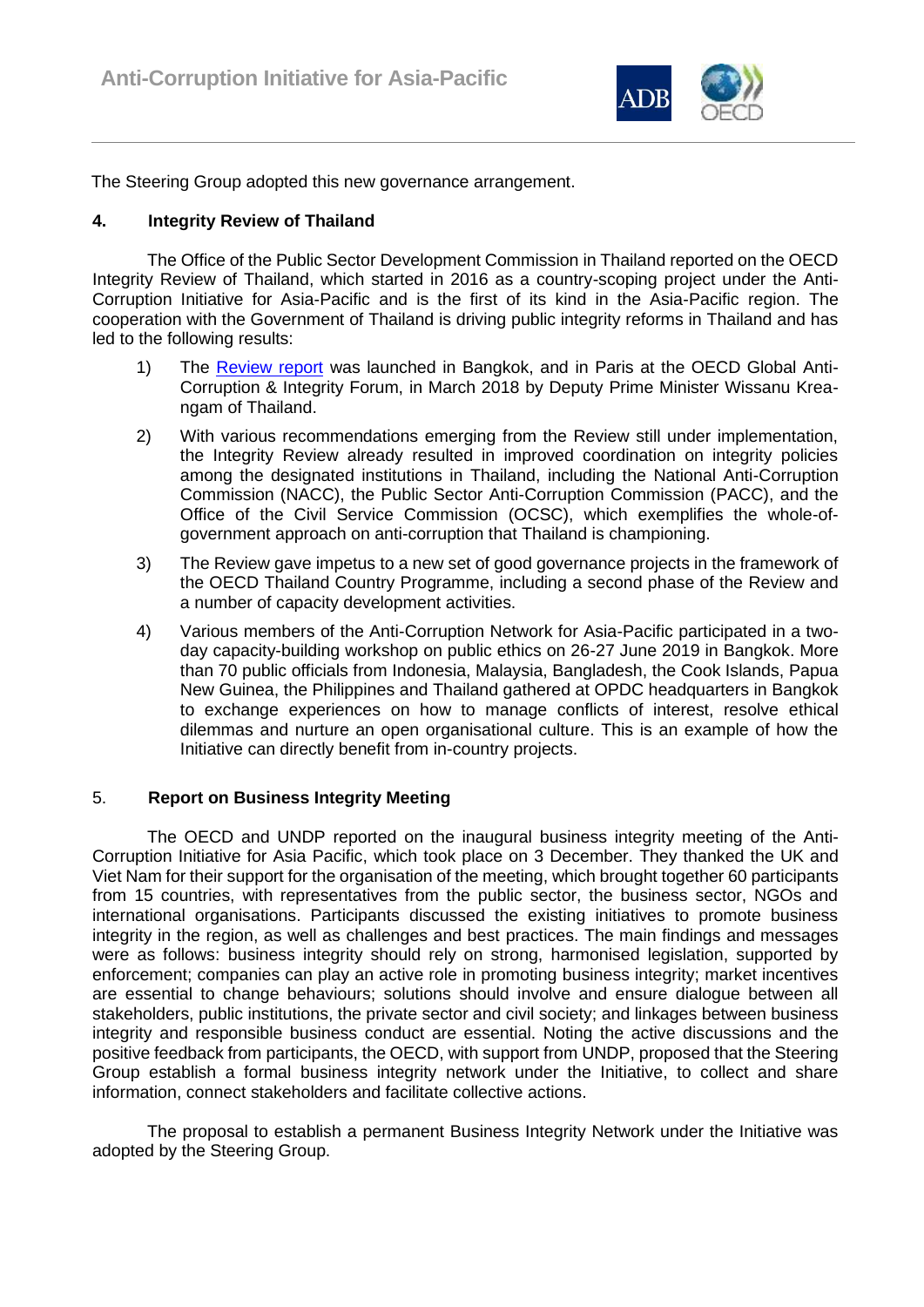

# **6. Report on Public Integrity Network Meeting**

The OECD reported on the Public Integrity Network meeting, which took place from 4-6 December 2020, as part of its 10th Regional Conference in Hanoi, Viet Nam. The meeting was supported by the Korea Policy Centre. The meeting focused on corruption prevention in infrastructure projects, and advanced the debate on topics such as undue influence, policy capture, risk management, audit, data analytics and SDGs. Various country examples and cases from Australia, Azerbaijan, Bangladesh, Bhutan, China, Cook Islands, Georgia, Japan, Malaysia, Nepal, Thailand and Viet Nam further enriched the discussions and exchange of good practices. Through 6 thematic and interactive sessions, the meeting brought together over 100 participants from 25 countries – experts and leaders from government institutions, anti-corruption bodies, private sector, civil society organisations, and international organisations.

# **7. Accession of the New Member Countries**

There are currently 31 countries and jurisdictions that are formal members of the Initiative. For the past years, several countries of the region have been participating as observers and have expressed interest or are exploring an opportunity to join the Initiative.

The membership mechanism is such that once the Secretariat receives a formal request from a candidate country to join the Initiative, the request is forwarded to members for their endorsement. Once membership has been approved by members, the Secretariat will advise the candidate country on the Initiative members' acceptance and request to designate a national contact person with sufficient authority and capacity to oversee the implementation of its country's anticorruption reforms and represent its country in the Initiative's events and activities. The new member will be announced and welcomed at the next Steering Group meeting.

# **8. Group Discussions on Members Capacity Development Needs**

The Initiative recognizes the need to strengthen the capacity of its member countries in anticorruption and integrity.

Steering Group members were grouped to discuss their capacity needs and to come up with three priority themes. The country grouping and list of potential areas for capacity development activities are below:

Country Groupings:

Group 1: Bangladesh; Bhutan; Nepal; Korea

Group 2: Cambodia; Viet Nam; Thailand; Philippines; Malaysia; PR China

Group 3: Kazakhstan; Kyrgyz Republic; Mongolia; Azerbaijan; Georgia

Group 4: Cook Islands; Solomon Islands; Vanuatu; Singapore

Potential areas for capacity development activities, including seminars and trainings**:**

- Asset recovery
- Asset declaration
- **Beneficial ownership**
- Conflict of interest